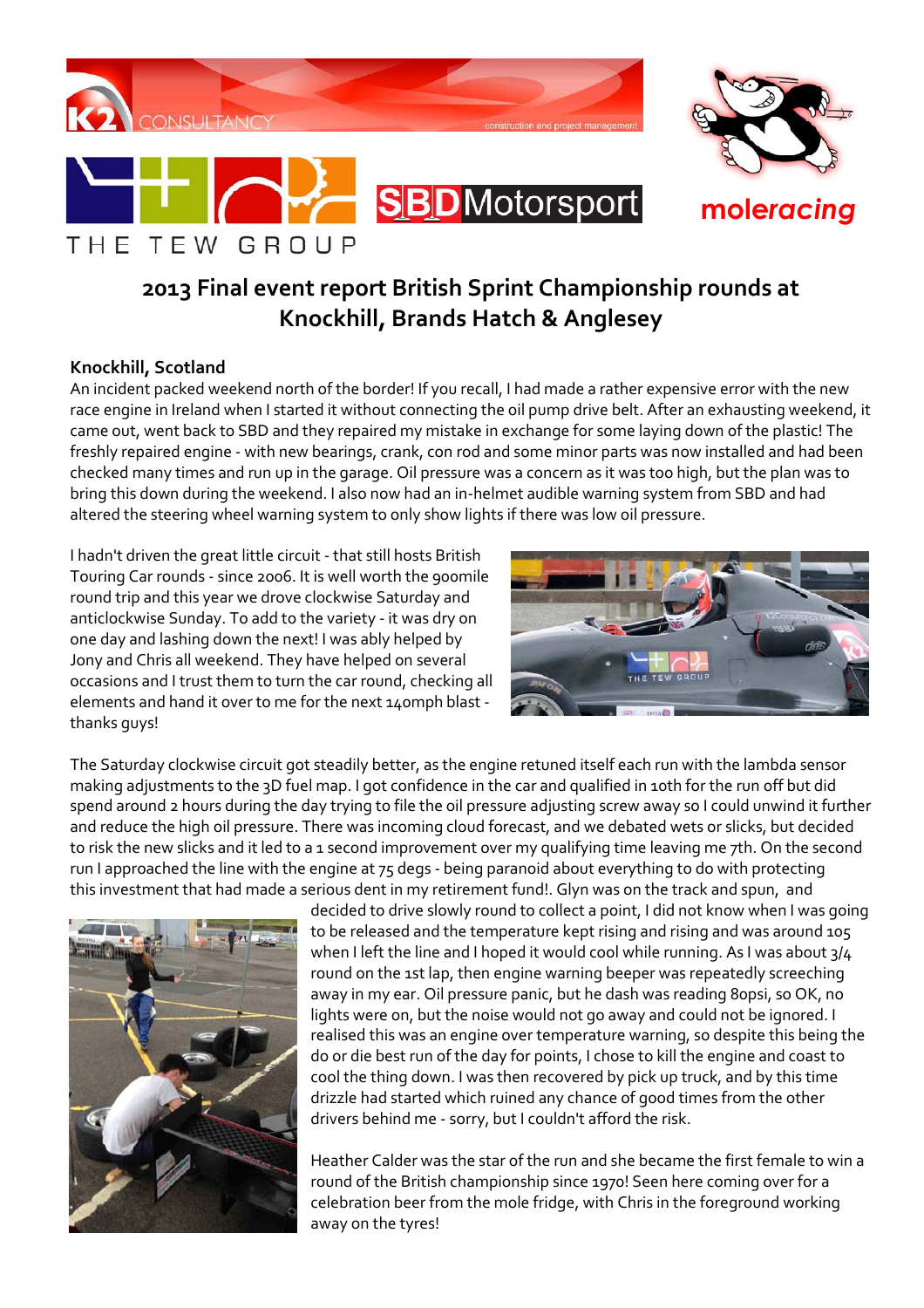Sunday was raining most of the day until the run off when the slicks cam out and I finished 9th. However the drama was at the start of the day when in the rain, I had the trailer door slightly lower than the normal setting, and I had my hood covering my forward vision and could only see the ground, I ran/walked fast into the trailer and bounced off it, splitting my head. Gary saw this and jumped into the trailer getting a towel while I gathered myself on the floor and someone else ran to scrutineering to get an official who called the medical and an ambulance was at the trailer in around 45 seconds!



They said I should go to hospital and get it stitched, but I said I had practice in 30 minutes so can I have a thin dressing so I can get a crash helmet on please!

It stopped bleeding my midday and no headaches or anything so I decided to ignore the 'go to A&E' suggestion at the end of the meeting as I had a long drive south. A change to a smaller dressing the next day left me looking respectable for a customer meeting in Liverpool!

Bill had a moment in the wet, and rearranged his OMS, but 2 hours later after attention from most of the paddock, he was back in action



#### **Brands Hatch**

The 6 weeks between the Scottish Knockhill rounds and this fantastic venue down south seemed an eternity, and I've decided that this sprinting must be akin to a drug addiction - as I was desperately needing a fix again!

Collecting Martin on the way south to assist for the day, and arriving at the circuit late afternoon meant we were well prepared by the time we had walked the course and offloaded into the garage the night before.

The previous weekend Mike Musson had kindly let me drive on his 'full monty' motion simulator to get to know the circuit again, I got my crashes out of the way on this and had a successful, incident free weekend. As someone who can get car sick, even while driving my tow car on a windy road, I am never going to make it on a simulator and 12 minutes was all I could manage - but even watching Mike here was useful.

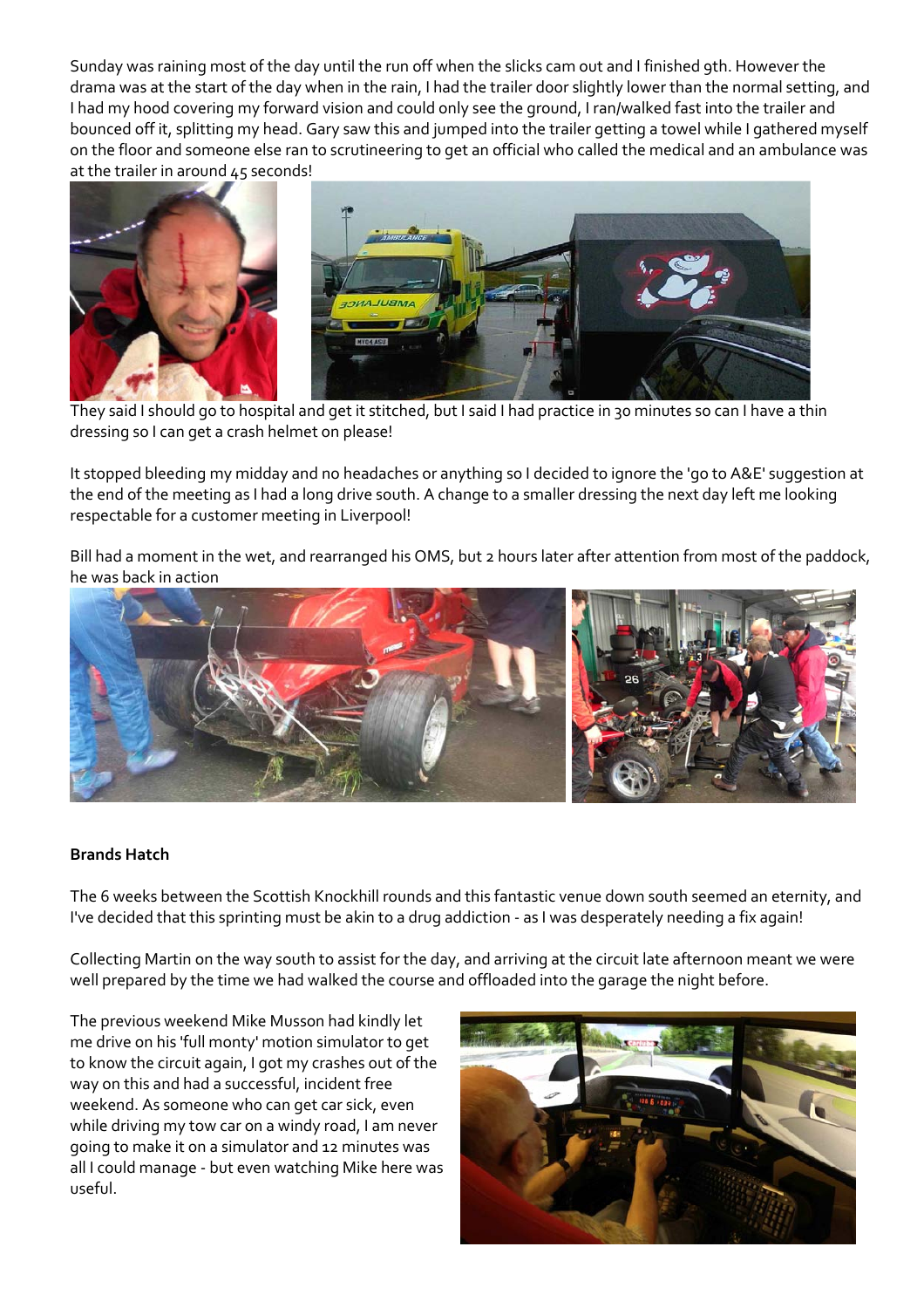I was rudely awakened by the ever youthful Bill the following morning after his 5am start. We prepared the car and we raring to go for the 2.5 lap run that constituted practice. I had won the event the year before when it wasn't a British round, so I was hoping this prior knowledge would stand me well, and 6th fastest was a good start.

All the British championship racing car runners were here with the exception of the Calder's, as Heather was on the oil rigs and Colin had won the championship at the last meeting.

It looked like rain was coming in so we had one laptop tracking the weather radar and the other for data logging and remapping.

The first timed run was on practice tyres and this was a high 79, some  $\mu$  secs behind the my winning time last year. There was a deadline of when the racing had to start in the afternoon, so if the run off was cancelled, I decided to make the next timed run count as it may be a placing decider, so put on the best tyres and went for it - to record a 78.93 and 6th overall.



With all the normal days proceedings crammed into 3 hours, I was grateful of the help of my brother Tim and all my nephews and niece - Tygar, Halston (front tyre), Soda (rear tyre) and Harper J (cockpit) ( and no the Beckham's named their baby 18 months after Tim did!)

 K2 MD John and his boys, Max and Wills also turned up and were helping - so it was a busy garage



After extensive study of the video, I found another 1.5 seconds over my qualifying run to move to 5th, as others also improved, but a do or die effort next time out, moved me inside the PB and 4th in the run off behind Terry Holmes in the chip Shop V8 (now with manual sequential gearbox), Mark Smith and Craig in the works SBD Reynard.

The engine ran faultless, and I have begun to stop worrying about doing something wrong to this major investment! Poor Bill got carried away twice and spun when it counted, Mike had a radiator leak in his V8 and couldn't take the run off. Glyn had a brake issue and similarly withdrew. Steve Broughton - of SBD, whilst not driving gave great service in looking after the latest software updates and remapping the engine between runs.

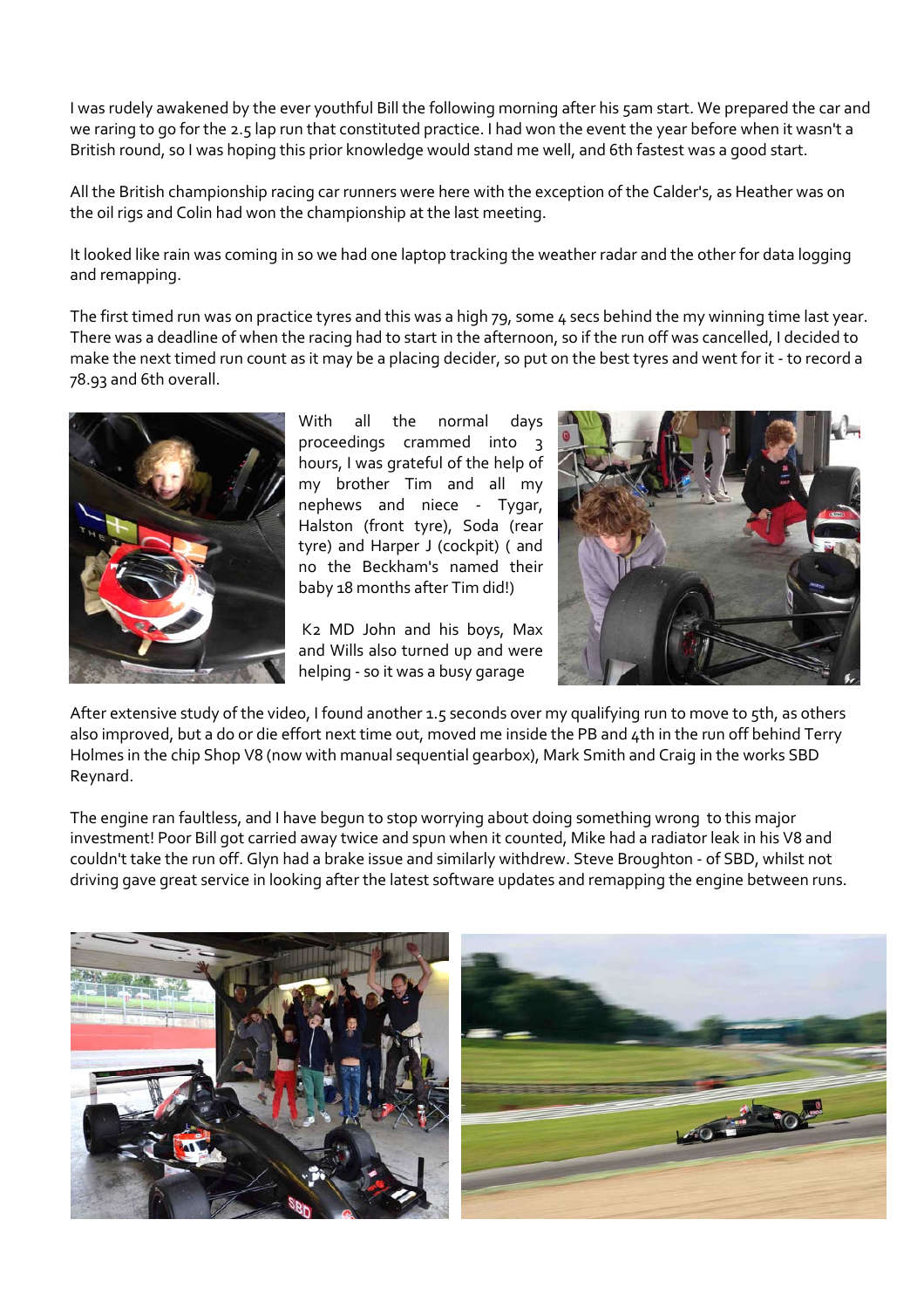## **Anglesey Circuit**

So a few weeks later and we are at the sunny but windy beautiful circuit in Anglesey. Anything between 4th and 9th as an overall finishing position was possible and the two V8 cars of Terry Graves and Graham Porrett were the main opposition, but Saturday on a single lap of the national course was where I had to make my mark, as it is only 125mph maximum and so suited my car. The Sunday circuit was full on 165mph for the big cars and well and truly in their territory.

It turned out to be a perfect day, where every run improved on the last one by at least 0.5 secs, sometime more. My PB was 49.69 from last year and the course record set by Mark was 48.55, luckily Mark was attending a wedding and his overall 3rd position was safe.

What I thought was a quick run in first practice was only 51.85 and wondered where I could find time, but using the AIM datalogger, I worked on different areas and put a final timed run of 49.65 to qualify 3rd fastest. Best tyres on and parked 'inbuilt stay safe chattering monkey' out to improved further, but the second timed run I really



threw caution to the wind, with every corner being on the verge of a crash and amazingly it gripped and survived to come home with a 48.46 inside the old record and 2nd in the run off by only 0.9 sec behind Terry Holmes.

This record and position, did result in much celebrating with the favoured beer of choice Tyskie. I had moved to 4th in the championship and now was in a defending position the following day.



The gear ratios had to be changed that evening and against Martins Pickles advice of change gears then have a beer, I decided it could easily be done the other way round.

At 9:30 I completed the task in the dark and the car was ready for the off. It was at that pointed I noticed 2 large washers and split pins in the change tray! I decided to get up early and with a minor hangover I completed the task with minutes to spare.

When we were due to go out for practice 1, I discovered that I couldn't select any gears, so there was nothing for it, but to take the box completely apart again. Ably helped by other competitors and Chris from MBE who supply the engine ECU and software, we stripped and put the gear clusters together correctly this time and managed to make the tail end of practice!